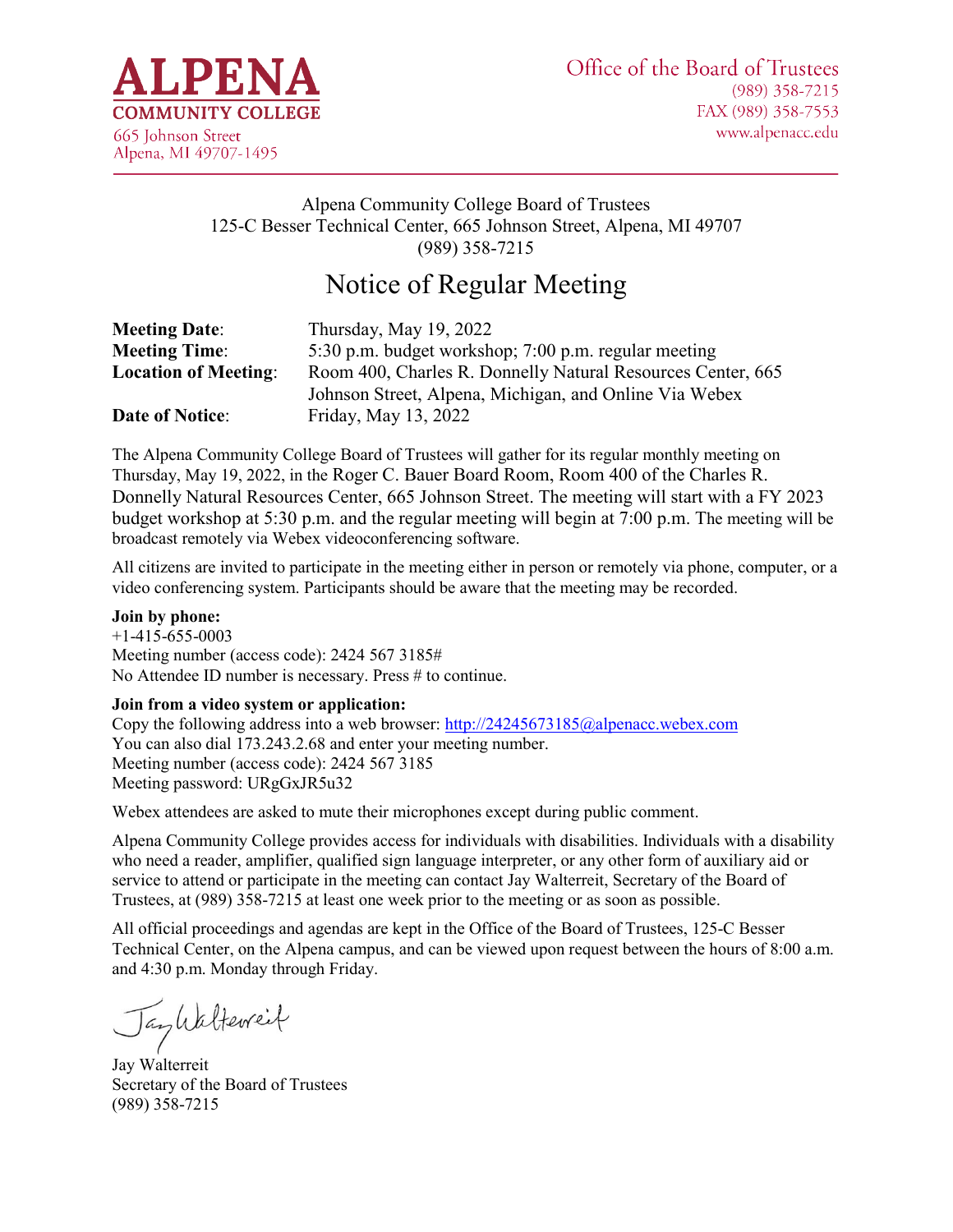### REGULAR MEETING AGENDA ALPENA COMMUNITY COLLEGE BOARD OF TRUSTEES Thursday, May 19, 2022, 7:00 p.m. 665 Johnson Street, Alpena, MI 49707

- 1) Call to Order
- 2) Pledge of Allegiance
- 3) Approval of Agenda
- 4) Approval of the Proposed Minutes of the April 21, 2022, Regular Board Meeting
- 5) Introduction of Guests and Public Comment
- 6) Communication(s)
- 7) Board Member and Subcommittee Reports
- 8) Student Report
- 9) Faculty Report
- 10) President's Report
- 11) Action Items

| 2.838 | Labor Contract with the Alpena Community College Educational Support |
|-------|----------------------------------------------------------------------|
|       |                                                                      |

### 12) Information Items

#### 13) Board Discussion

- 14) New Business
- 15) Suggested Future Agenda Items
- 16) Next Regular Meeting: June 16, 2022, 7:00 p.m. The meeting is tentatively scheduled to be held in person in Room 400 of the Charles R. Donnelly Natural Resources Center, but this may change due to pandemic conditions.
- 17) Adjournment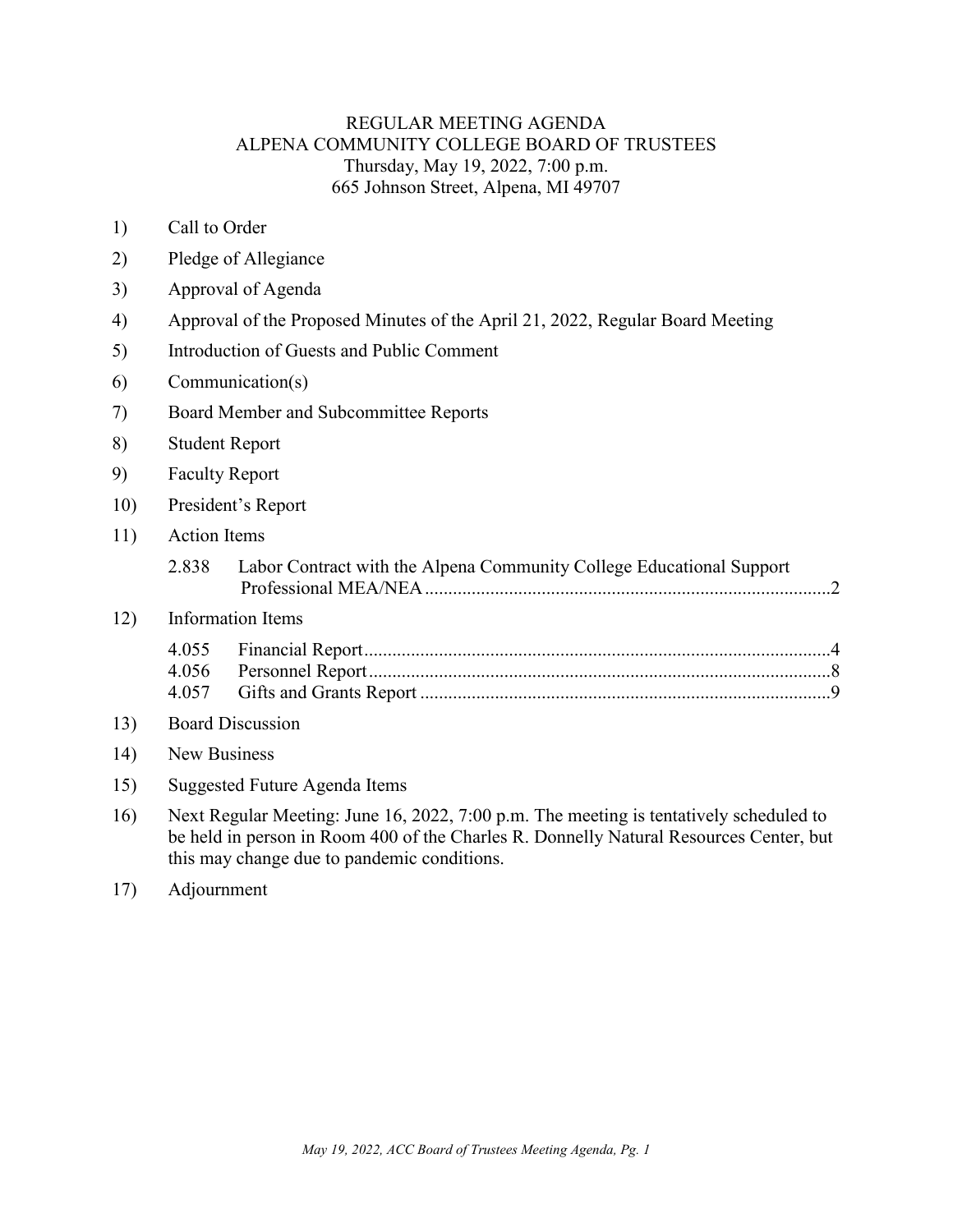### <span id="page-2-0"></span>**2.838 Labor Contract with the Alpena Community College Educational Support Professional MEA/NEA**

The current four-year contract between Alpena Community College and the Alpena Community College Educational Support Professional MEA/NEA expires on June 30, 2022. Negotiations for a successor four-year contract concluded with tentative agreement, and since then members of the union have ratified the agreement.

The ACC Trustees have received a summary of provisions on which tentative agreement was reached. Trustees have been periodically updated on the bargaining process and at this time there appear to be no unaddressed concerns.

#### Therefore, the following resolution is proposed:

The Alpena Community College Board of Trustees approves the labor contract with the Alpena Community College Educational Support Professional MEA/NEA on which tentative agreement has been reached and ratification by the union has been accomplished.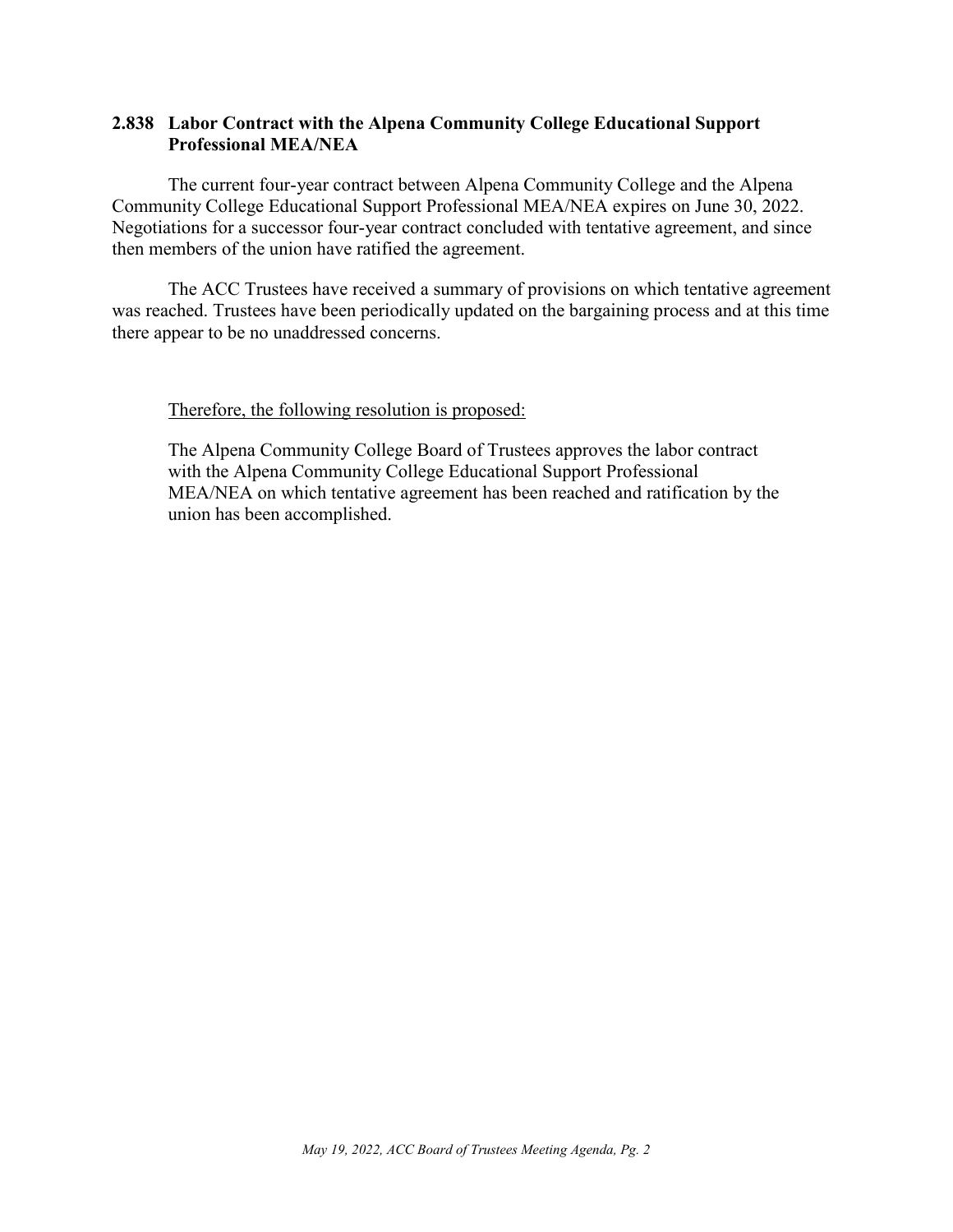### **ESP Labor Contract Tentative Agreement Summary of Changes Tentative Agreement April 2022**

- $\geq 4$ -year contract  $7/1/2022 6/30/2026$
- $\triangleright$  Updated sick leave under Article 1, C., 6., e.: Employees regularly scheduled to work less than 975 annual hours will be eligible for sick leave…
- $\triangleright$  Changed the probationary period from 3 months to 60 calendar days
- $\triangleright$  Removed the 10% decrease in pay while on probation
- $\triangleright$  Removed the entire section on Provisional Employee (ESP II)
- $\triangleright$  Evaluations will be conducted annually instead of bi-annually
- $\triangleright$  Added verbiage to Article 4, B., 2. "If there are no jobs in the same classification that the employee can perform, the employee shall be moved in the same manner in the next lower classification. If this occurs, the employee will retain the higher classification wage while they are in this position."
- $\triangleright$  Added verbiage under Article 4, C., 1. "Employee(s) to be laid off shall be given a thirty (30) calendar day advanced notice and copies of such notice shall be provided to the Union."
- $\triangleright$  Added verbiage regarding vacation calculation
- Wage increases:
	- $\circ$  2022:  $4\%$  + steps
	- $\circ$  2023: 3% + steps
	- $\circ$  2024: 2% + steps
	- $\circ$  2025: 1.5% + steps
- $\triangleright$  Increases to ESP II Longevity:
	- o Beyond 5 years of service: \$750
	- o Beyond 10 years of service: \$1,250
	- o Beyond 15 years of service: \$1,750
	- o Beyond 20 years of service: \$2,250
- $\triangleright$  Added verbiage regarding the payment of the \$500 Educational stipend: The stipend will be paid over sixteen (16) pay periods beginning with the first pay date in September.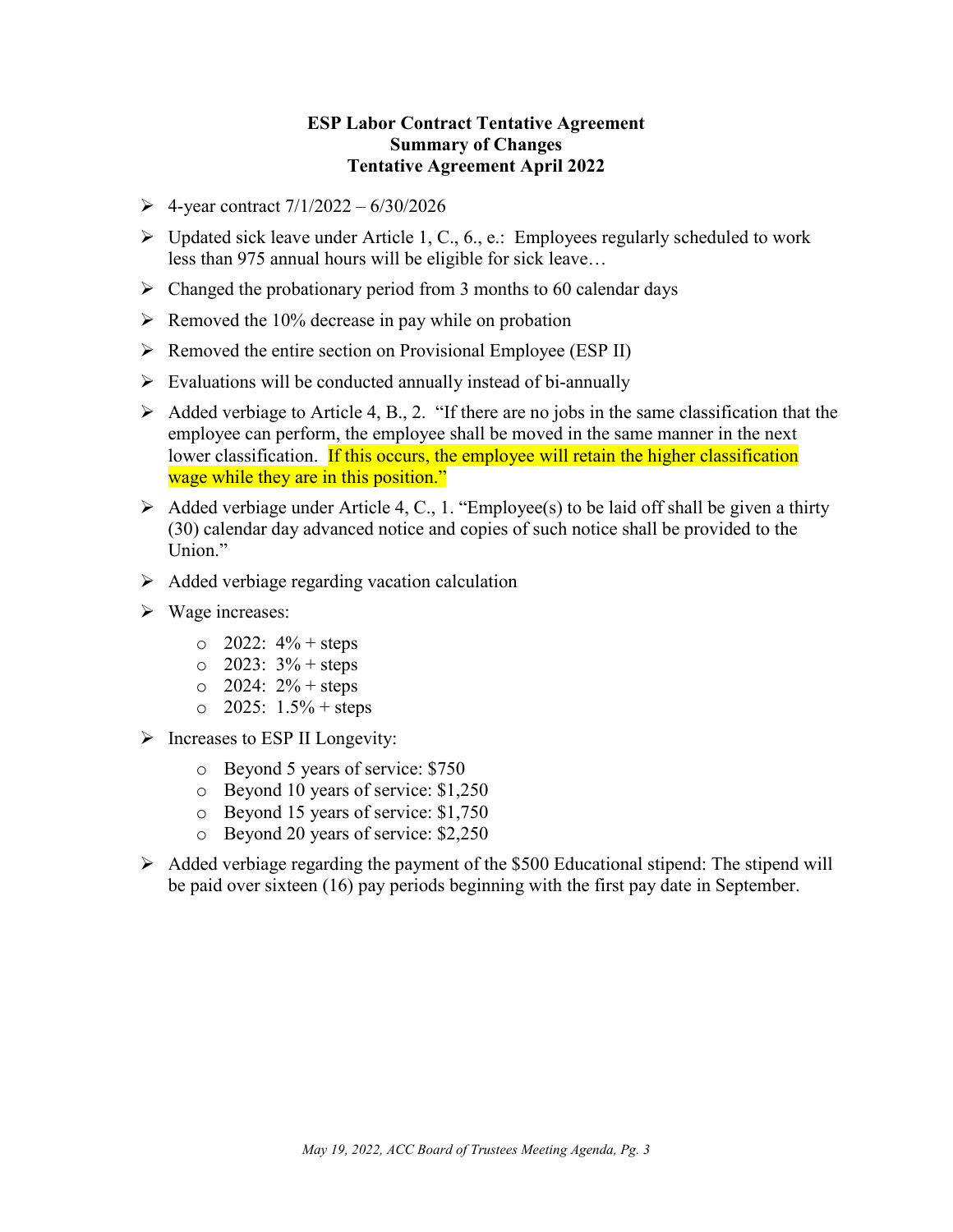### <span id="page-4-0"></span>**4.055 Financial Report**

Monthly General Fund Revenue and Expense through April 2022 (Year to Year Actual Comparison)

- The property tax receipts of \$2,811,460 are \$77,353 more than those for April 2021, as expected.
- Tuition/fee receipts of \$5,564,403 are \$360,887 lower primarily due to lower than anticipated enrollments.
- State aid for the current year is \$4,139,859. This includes seven regular monthly payments of \$530,053, plus \$225,700 as a one-time appropriation payment, receipt of an offset payment, higher MPSERS offset contribution, and a semiannual personal property tax payment of \$90,461. This is the first personal property tax payment of the year.
- The difference in Federal is due to \$2,435,600 in Paycheck Protection Program funding recorded through September of 2020. The College did not budget nor expect any of those kinds of revenues in FY 2022.
- The General Fund received \$763,887 for lost tuition and fee revenue and recovered bad debt generated during the pandemic through Federal HEERF funds.
- Student Services is higher due to increasing ACC's digital footprint by more than \$30,000.
- Institutional Administration difference is lower than anticipated due to professional fees coming in \$25,000 less than last year.
- Physical Plant is higher than expected due to increases in natural gas prices.
- Net income through the tenth month of the year shows a gain of \$848,463.

Monthly General Fund Revenue and Expense through April 2022 (Budget to Actual Comparison)

• All other categories are in acceptable ranges for this stage of the year except as noted above.

General Fund Month to Month Comparison through April 2022

- No property tax collected in April.
- All other Month-to-Month comparisons are tracking as expected except as noted above.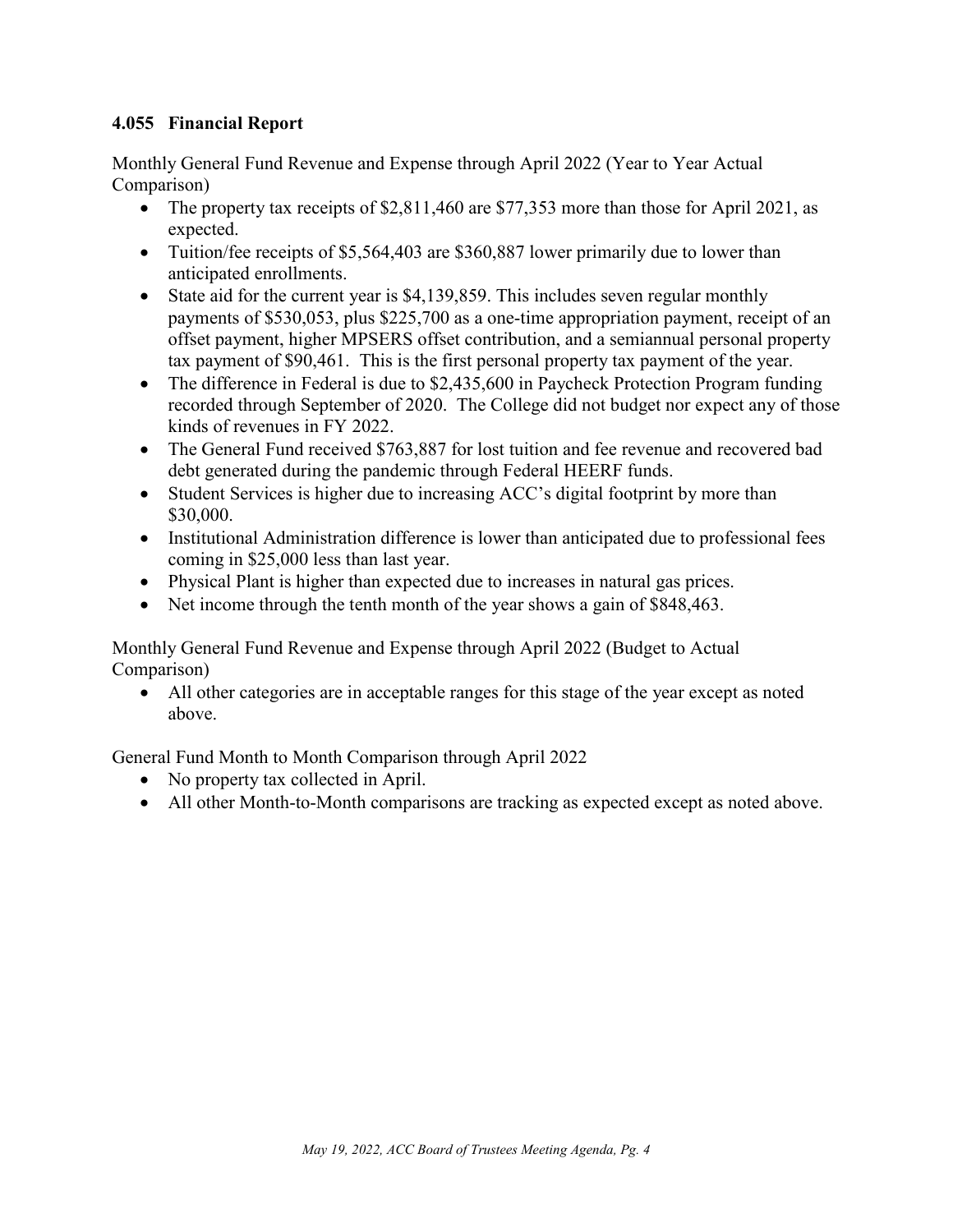# **Alpena Community College General Fund Year-to-Year Actual Comparison For the Ten Months Ending April 30, 2022**

|                                | <b>YTD Actual</b> | <b>YTD Actual</b> | <b>YTD Actual</b> |
|--------------------------------|-------------------|-------------------|-------------------|
| Description                    | FY 2022           | FY 2021           | Variance          |
| <b>Revenue</b>                 |                   |                   |                   |
| <b>Property Tax</b>            | 2,811,460         | 2,734,107         | 77,353            |
| <b>Tuition/Fees</b>            | 5,564,403         | 5,925,290         | (360, 887)        |
| Sales, Service, and Rent       | 26,589            | 18,296            | 8,293             |
| <b>State Aid</b>               | 4,139,859         | 3,871,583         | 268,276           |
| Local                          | 0                 | 0                 | 0                 |
| <b>State</b>                   | 0                 | 0                 | 0                 |
| Federal                        | 39,972            | 2,479,387         | (2,439,415)       |
| Federal - HEERF                | 763,887           | 0                 | 763,887           |
| Cost Recovery                  | 397               | 0                 | 397               |
| Interest                       | 0                 | 981               | (981)             |
| Other                          | 7,034             | 0                 | 7,034             |
| <b>Revenue</b>                 | 13,353,601        | 15,029,644        | (1,676,043)       |
| <b>Expense</b>                 |                   |                   |                   |
| Instruction                    | 6,245,477         | 6,153,623         | 91,854            |
| OIT                            | 837,058           | 835,766           | 1,292             |
| <b>Public Service</b>          | 0                 | O                 | 0                 |
| <b>Instruction Support</b>     | 1,240,996         | 1,215,736         | 25,260            |
| <b>Student Services</b>        | 1,173,830         | 1,102,322         | 71,508            |
| Institutional Administration   | 1,702,358         | 1,673,546         | 28,812            |
| <b>Physical Plant</b>          | 1,305,419         | 1,251,093         | 54,326            |
| <b>Expense</b>                 | 12,505,138        | 12,232,086        | 273,052           |
| Income                         | 848,463           | 2,797,558         | (1,949,095)       |
| Net Assets - Beginning of Year | 2,004,253         | 1,499,720         | 1,499,720         |
| Net Assets - End of Year       | 2,852,716         | 4,297,278         | (449, 375)        |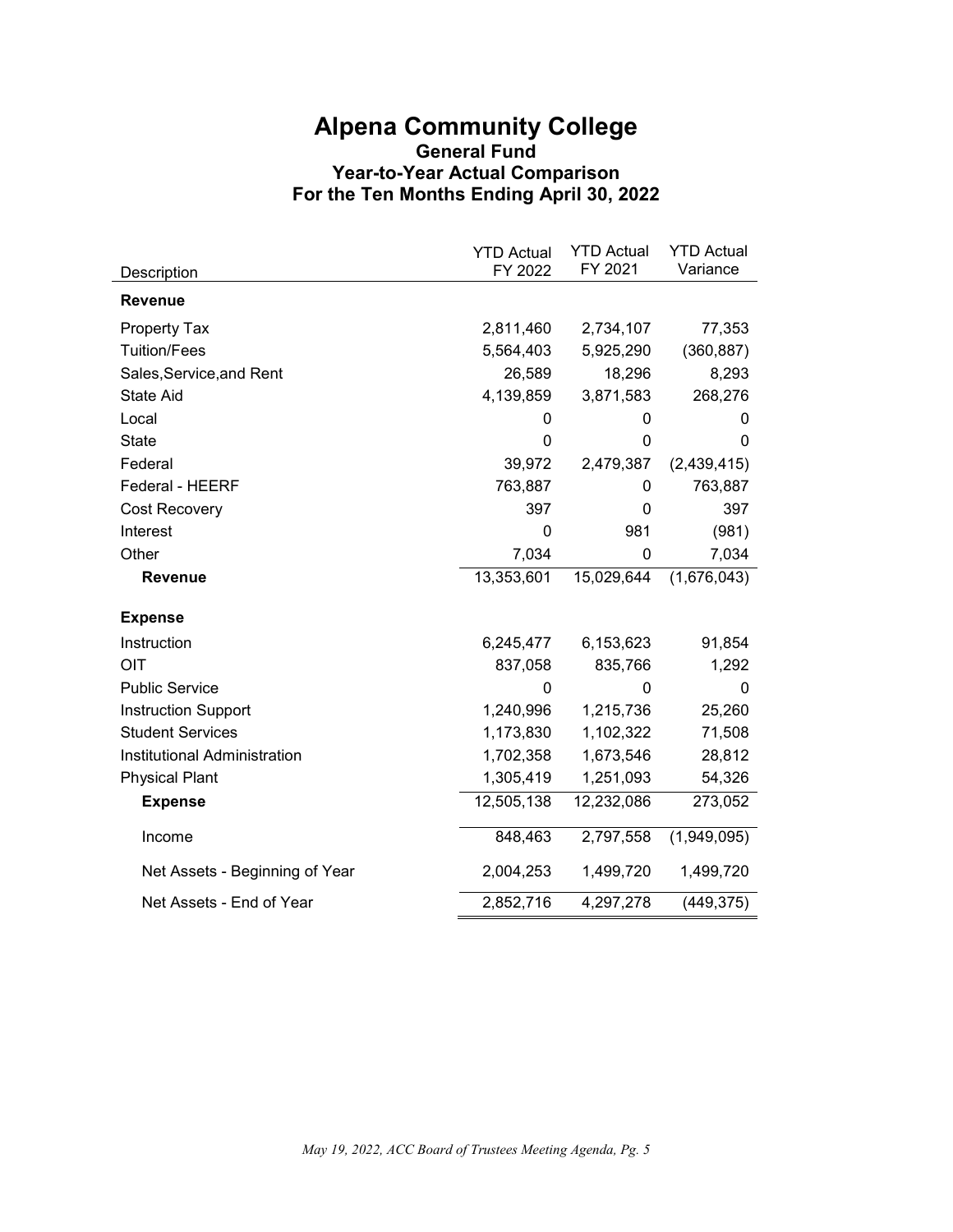# **Alpena Community College Comparative Income Statement General Fund For the Ten Months Ending April 30, 2022**

| Description                     | FY 2022<br><b>Budget</b> | FY 2022<br><b>YTD Actual</b> | FY 2022<br>Variance | FY 2022<br>Complete | FY 2021<br>Complete |
|---------------------------------|--------------------------|------------------------------|---------------------|---------------------|---------------------|
|                                 |                          |                              |                     |                     |                     |
| Revenue                         |                          |                              |                     |                     |                     |
|                                 |                          |                              |                     |                     |                     |
| <b>Property Tax</b>             | 2,824,142                | 2,811,460                    | (12,682)            | 99.55%              | 99.50%              |
| <b>Tuition/Fees</b>             | 6,144,628                | 5,564,403                    | (580, 225)          | 90.56%              | 96.01%              |
| Sales, Services, and Rent       | 22,000                   | 26,589                       | 4,589               | 120.86%             | 83.16%              |
| <b>State Aid</b>                | 6,136,901                | 4,139,859                    | (1,997,042)         | 67.46%              | 65.00%              |
| Federal                         | 61,000                   | 39,972                       | (21, 028)           | 65.53%              | 4064.57%            |
| Federal - HEERF                 | $\mathbf 0$              | 763,887                      | 763,887             | 0.00%               | 0.00%               |
| Cost Recovery                   | 71,824                   | 397                          | (71, 427)           | 0.55%               | 0.00%               |
| Interest                        | 5,000                    | 0                            | (5,000)             | 0.00%               | 19.62%              |
| Other                           | 7,920                    | 7,034                        | (886)               | 88.81%              | 51.57%              |
| Revenue                         | 15,273,415               | 13,353,601                   | (1,919,814)         | 87.43%              | 0.00%               |
| Expense                         |                          |                              |                     |                     |                     |
| <b>Salaries</b>                 | 8,425,296                | 7,335,812                    | 1,089,484           | 87.07%              | 87.83%              |
| <b>Fringe Benefits</b>          | 4,125,285                | 3,334,921                    | 790,364             | 80.84%              | 79.99%              |
| <b>Outside Services</b>         | 809,613                  | 686,536                      | 123,077             | 84.80%              | 88.52%              |
| Advertising                     | 252,000                  | 178,953                      | 73,047              | 71.01%              | 75.52%              |
| Supplies                        | 197,400                  | 131,289                      | 66,111              | 66.51%              | 59.20%              |
| Rental                          | 0                        | 0                            | 0                   | 0.00%               | 0.00%               |
| <b>Utilities</b>                | 470,390                  | 340,557                      | 129,833             | 72.40%              | 65.96%              |
| Telephone                       | 55,000                   | 29,248                       | 25,752              | 53.18%              | 53.20%              |
| Postage                         | 37,500                   | 20,628                       | 16,872              | 55.01%              | 73.66%              |
| Insurance                       | 142,000                  | 123,733                      | 18,267              | 87.14%              | 87.54%              |
| Travel & Mileage                | 79,062                   | 22,328                       | 56,734              | 28.24%              | 11.61%              |
| <b>Tuition Waivers and Dues</b> | 205,000                  | 201,177                      | 3,823               | 98.14%              | 89.01%              |
| Library Books & Equipment       | 95,880                   | 48,837                       | 47,043              | 50.94%              | 52.64%              |
| Other                           | 74,000                   | 51,118                       | 22,882              | 69.08%              | 52.10%              |
| <b>Transfers</b>                | 304,989                  | 0                            | 304,989             | 0.00%               | 0.00%               |
| Expense                         | 15,273,415               | 12,505,137                   | 2,768,278           | 81.88%              | 81.31%              |

| Description                    | FY 2022<br><b>Budget</b> | FY 2022<br><b>YTD Actual</b> |
|--------------------------------|--------------------------|------------------------------|
| Income                         | O                        | 848.464                      |
| Net Assets - Beginning of Year | 2.004.253                | 2.004.253                    |
| Net Assets - End of Year       | 2,004,253                | 2,852,717                    |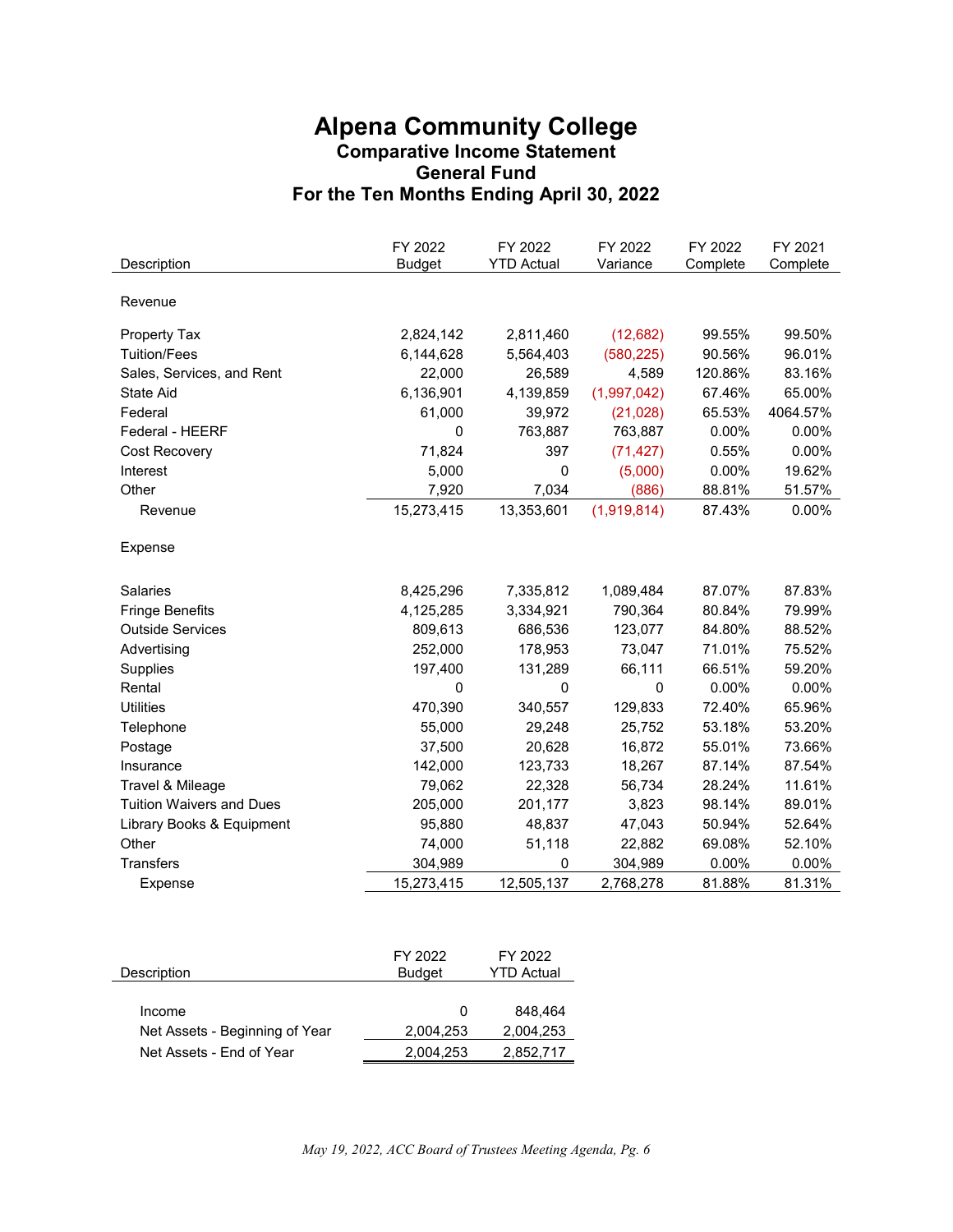# **Alpena Community College General Fund Month to Month Tracking For the Ten Months Ending April 30, 2022**

| Description                     | Jul            | Aug         | Sept          | Oct         | Nov         | Dec         | Jan         | Feb         | Mar       | Apr         | May          | Jun         | <b>YTD</b>  | <b>Budget</b> |
|---------------------------------|----------------|-------------|---------------|-------------|-------------|-------------|-------------|-------------|-----------|-------------|--------------|-------------|-------------|---------------|
| Revenue                         |                |             |               |             |             |             |             |             |           |             |              |             |             |               |
| Property Tax                    | 149.712        | 419.118     | 12,580        | 3,713       | 3.822       | 195,352     | 953,903     | 640,165     | 433,094   | $\mathbf 0$ | $\mathbf 0$  | $\mathbf 0$ | 2,811,459   | 2,824,142     |
| <b>Tuition/Fees</b>             | 2,744,157      | 261,721     | (43, 723)     | 486,539     | 1,433,830   | 353,356     | 228,597     | 5,344       | 54,080    | 40,502      | 0            | $\mathbf 0$ | 5,564,403   | 6,144,628     |
| Sales, Services, and Rent       | 3,875          | 88          | 2,480         | 4,465       | 500         | 6,900       | 406         | 400         | 1,830     | 5,645       | 0            | 0           | 26,589      | 22,000        |
| <b>State Aid</b>                | $\mathbf 0$    | $\mathbf 0$ | $\mathbf 0$   | 846,231     | 595,593     | 530,053     | 530,053     | 586,175     | 521,701   | 530,053     | 0            | $\mathbf 0$ | 4,139,859   | 6,136,901     |
| Federal                         | 4,030          | 1,694       | 8,490         | 3,169       | 4,117       | 4,705       | 2,536       | 5,048       | 3,679     | 2,505       | $\mathbf 0$  | $\mathbf 0$ | 39,973      | 61,000        |
| Federal - HEERF                 | $\mathbf 0$    | $\Omega$    | $\mathbf 0$   | 323,123     | $\mathbf 0$ | $\mathbf 0$ | 397         | $\mathbf 0$ | 440,764   | $\mathbf 0$ | $\mathbf 0$  | $\mathbf 0$ | 764,284     | 71,824        |
| Cost Recovery                   | $\mathbf 0$    | $\Omega$    | $\mathbf 0$   | $\Omega$    | $\Omega$    | $\mathbf 0$ | $\Omega$    | $\mathbf 0$ | 0         | $\Omega$    | $\mathbf 0$  | $\Omega$    | $\mathbf 0$ | 5,000         |
| Interest                        | $\mathbf 0$    | $\mathbf 0$ | $\mathbf 0$   | $\mathbf 0$ | 0           | 1,310       | 1,120       | 925         | 780       | 730         | 0            | 0           | 4,865       | 7,920         |
| Other                           | (21)           | 50          | 430           | 720         | 990         | $\Omega$    | $\Omega$    | $\mathbf 0$ | 0         | $\mathbf 0$ | $\mathbf 0$  | $\Omega$    | 2,169       | 0             |
| Revenue                         | 2,901,753      | 682,671     | (19, 743)     | 1,667,960   | 2,038,852   | 1,091,676   | 1.717.012   | 1,238,057   | 1,455,928 | 579,435     | $\mathbf{0}$ | $\mathbf 0$ | 13,353,601  | 15,273,415    |
| Expense                         |                |             |               |             |             |             |             |             |           |             |              |             |             |               |
| Salaries                        | 882,885        | 594,919     | 629,295       | 793,769     | 641,050     | 940,764     | 616,835     | 916,345     | 673,883   | 646,066     | $\mathbf 0$  | $\mathbf 0$ | 7,335,811   | 8,425,296     |
| <b>Fringe Benefits</b>          | 383,286        | 284,605     | 316,012       | 345,796     | 300,768     | 403,197     | 294,604     | 396,889     | 304,481   | 305,281     | 0            | 0           | 3,334,919   | 4,125,285     |
| <b>Outside Services</b>         | 254,581        | 20,309      | 25,832        | 62,346      | 34,761      | 55,511      | 24,378      | 26,418      | 135,402   | 47,000      | 0            | $\mathbf 0$ | 686,538     | 809,613       |
| Advertising                     | 600            | 15,325      | 49,650        | 13,035      | 14,166      | 12,059      | 27,257      | 21,997      | 15,977    | 8,887       | 0            | 0           | 178,953     | 252,000       |
| Supplies                        | 6,314          | 8,975       | 16,314        | 14,749      | 20,687      | 6,070       | 11,237      | 12,658      | 16,520    | 17,764      | $\mathbf 0$  | $\mathbf 0$ | 131,288     | 197,400       |
| Rental                          | $\pmb{0}$      | $\pmb{0}$   | $\mathbf 0$   | $\mathbf 0$ | $\mathbf 0$ | 0           | 0           | $\mathbf 0$ | 0         | $\mathbf 0$ | $\Omega$     | $\mathbf 0$ | $\mathbf 0$ | 0             |
| <b>Utilities</b>                | 133            | 10,922      | 13,948        | 28,211      | 31.014      | 48,743      | 47,166      | 43,047      | 90,624    | 26,750      | $\mathbf 0$  | $\mathbf 0$ | 340,558     | 470,390       |
| Telephone                       | $\overline{2}$ | 1,394       | 3,377         | 3,414       | 9,092       | 3,699       | 3,142       | 858         | 3,252     | 1,018       | 0            | $\mathbf 0$ | 29,248      | 55,000        |
| Postage                         | 400            | 98          | 6,285         | 65          | 633         | 1,569       | 5,000       | 104         | 6,370     | 104         | $\mathbf 0$  | $\mathbf 0$ | 20,628      | 37,500        |
| Insurance                       | 53,564         | 15,922      | 26,782        | 625         | 27,282      | 0           | (555)       | 114         | 0         | $\mathbf 0$ | 0            | $\Omega$    | 123,734     | 142,000       |
| Travel & Mileage                | 726            | 105         | 427           | 1,280       | 1,626       | 3,153       | 4,432       | 2,476       | 3,015     | 5.088       | $\mathbf 0$  | $\mathbf 0$ | 22,328      | 79,062        |
| <b>Tuition Waivers and Dues</b> | 33,853         | 80,646      | 154           | 7,329       | 6,380       | $\mathbf 0$ | 62,542      | 2,994       | 7,111     | 169         | $\Omega$     | $\Omega$    | 201,178     | 205,000       |
| Library Books & Equipment       | 24,415         | 3,324       | 6,055         | (638)       | 1,323       | 9,115       | 745         | 809         | 3,073     | 615         | 0            | $\Omega$    | 48,836      | 95,880        |
| Other                           | 631            | 4,652       | 3,713         | 13,652      | 2,238       | 2,603       | 2,055       | 13,040      | 5,861     | 2,673       | $\Omega$     | $\Omega$    | 51,118      | 74,000        |
| Transfers                       | $\mathbf 0$    | $\mathbf 0$ | $\mathbf 0$   | 0           | 0           | 0           | $\mathbf 0$ | 0           | 0         | $\mathbf 0$ | 0            | $\mathbf 0$ | $\mathbf 0$ | 304,989       |
| Expense                         | 1,641,390      | 1,041,196   | 1,097,844     | 1,283,633   | 1,091,020   | 1,486,483   | 1,098,838   | 1,437,749   | 1,265,569 | 1,061,415   | $\mathbf 0$  | $\Omega$    | 12,505,137  | 15,273,415    |
| Income                          | 1,260,363      | (358, 525)  | (1, 117, 587) | 384,327     | 947,832     | (394, 807)  | 618,174     | (199, 692)  | 190,359   | (481,980)   | $\mathbf 0$  | $\Omega$    | 848,464     | $\mathbf 0$   |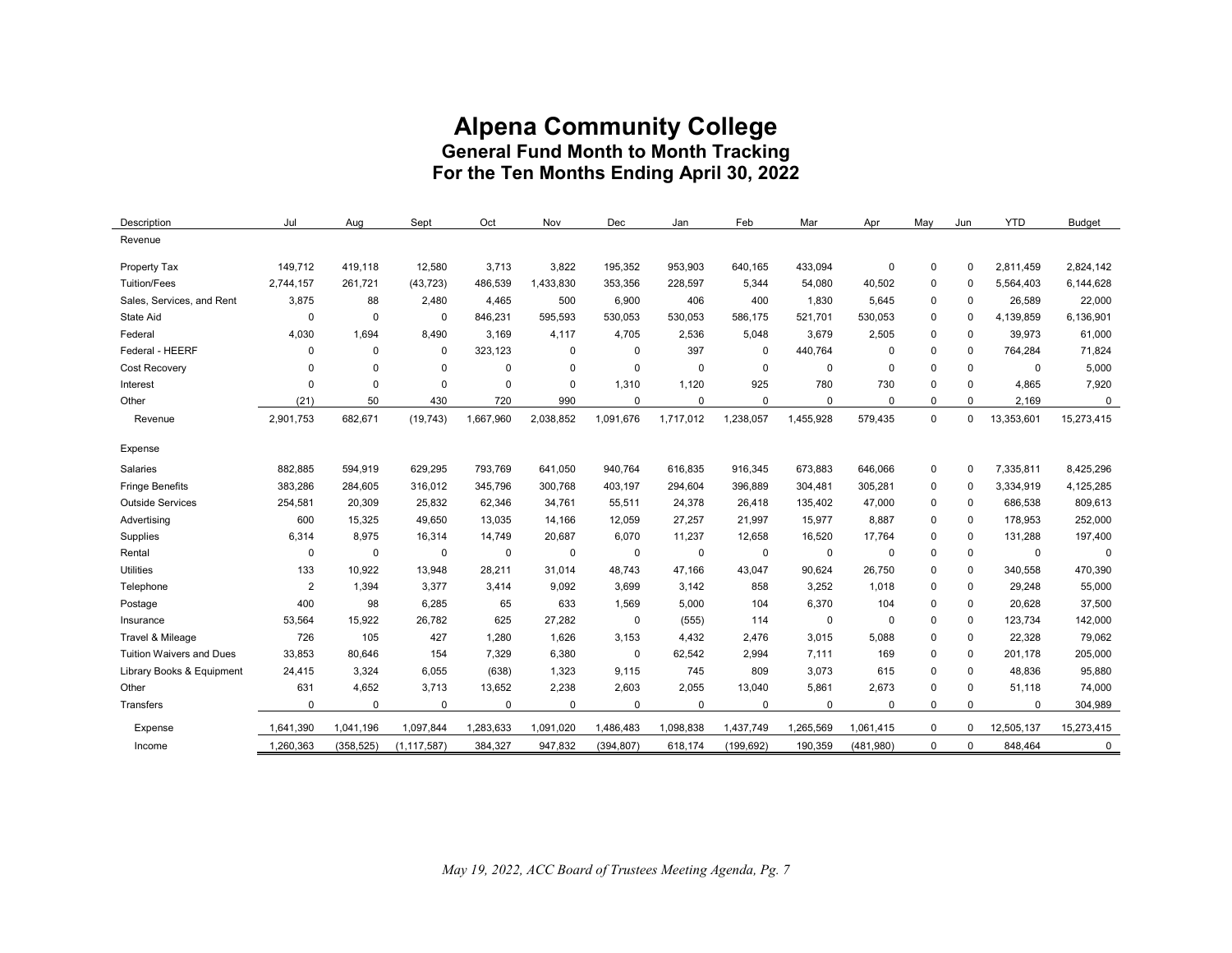### <span id="page-8-0"></span>**4.056 Personnel Report**

New hires, terminations, and status changes from April 14 to May 11, 2022.

New Hires:

• Jake Gallagher, Full-Time Custodian, effective April 25, 2022.

### Re-Hires:

• None.

### Transfers:

• Brandi Markey, Transfer from ESP1Accounts Payable Secretary/Cashier to ESP2 Financial Aid Advisor, effective 05/02/2022 and fully transition into the position 07/01/2022.

### Resignations:

• None.

### Terminations:

• None.

Retirements:

• None.

Name Changes:

• None.